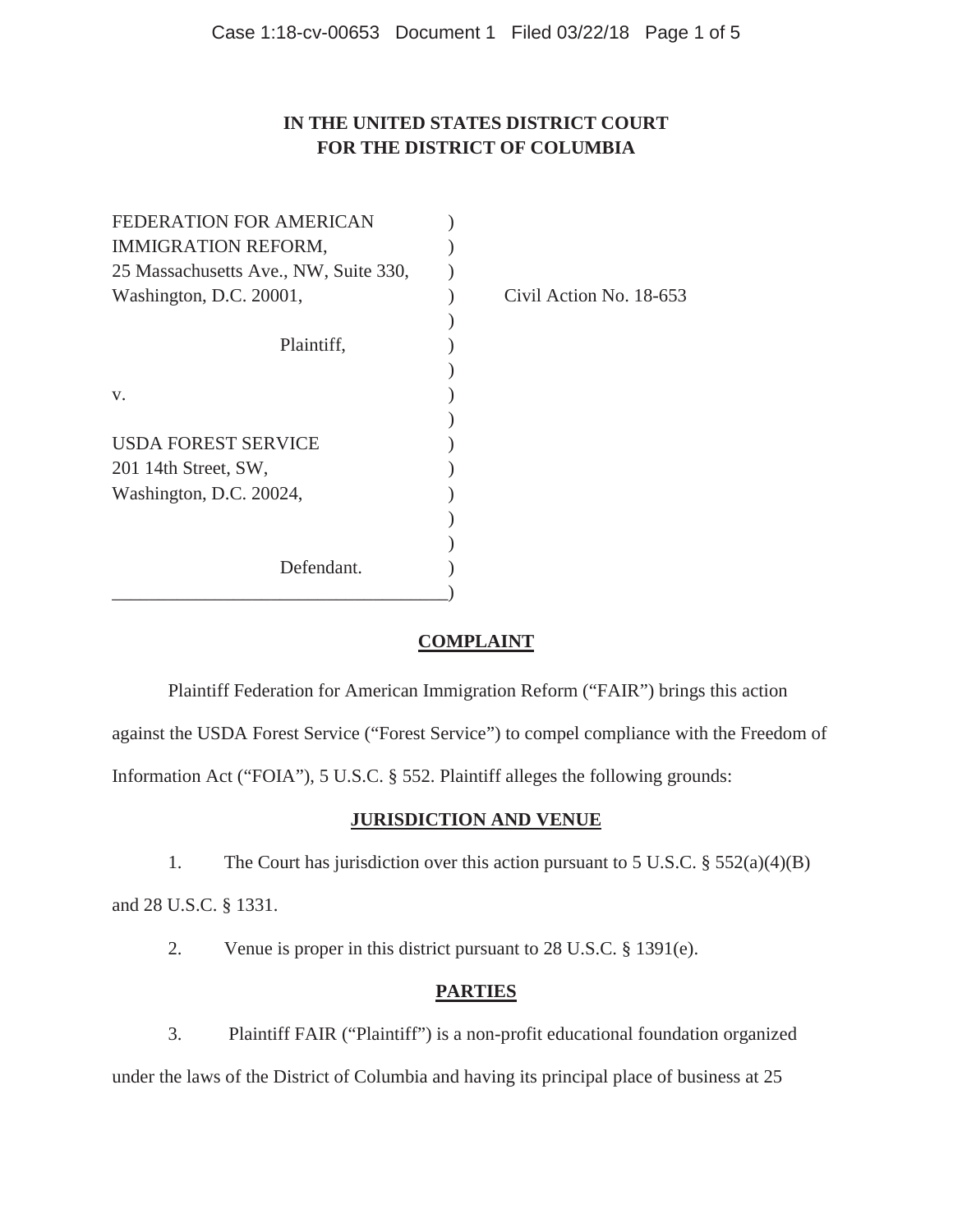#### Case 1:18-cv-00653 Document 1 Filed 03/22/18 Page 2 of 5

Massachusetts Ave, NW, Suite 330, Washington, DC 20001. Plaintiff seeks to educate the citizenry on and increase public awareness of immigration issues, and hold the nation's leaders accountable for enforcing the nation's immigration laws. In furtherance of its public interest mission, Plaintiff regularly requests access to the public records of federal agencies, entities, and offices, and disseminates its findings to the public.

4. Defendant Forest Service is an agency of the U.S. Government and is

headquartered at the Sidney R. Yates Federal Building, 201 14th Street, SW, Washington, DC

20024. The Forest Service has possession, custody, and control of certain public records to

which Plaintiff seeks access.

 $\overline{a}$ 

#### **STATEMENT OF FACTS**

 5. On April 13, 2016, Plaintiff submitted a FOIA request by email to the Forest Service, specifically, the USDA Forest Service, FOIA Service Center, seeking access to the following public records:

- 1. Any and all original records showing the location and amount of acreage of Forest Service-managed lands (including roads) which have been closed, partially or otherwise, to the public from  $FY2015$  to the present.<sup>1</sup>
- 2. Any and all original records showing annual estimates of the number of crossborder violators (aka illegal/undocumented border-crossers) that have crossed into the Cleveland and Coronado National Forests from FY2011 to the present.<sup>2</sup>

<sup>1</sup> For examples of federally-managed land closures, *see* http://www.gao.gov/assets/320/314200.html ("Officials [] said that visitors to federal lands in these areas are concerned about their safety and that some visitors have said they no longer go to certain areas because of the illegal activities. Buenos Aires National Wildlife Refuge, for example, has closed a portion of the refuge adjacent to the border to reduce the risk to the public. Similarly, the National Park Service closed most of Organ Pipe Cactus National Monument, a popular location for bird-watching, after a park law enforcement officer was murdered in 2002 by a member of a drug-trafficking organization.").

<sup>2</sup> For examples of such estimates made elsewhere, *see* http://www.gao.gov/new.items/d11144.pdf ("In 2006 [] the Refuge Manager of Buenos Aires National Wildlife Refuge testified before the House of Representative's Subcommittee on Interior, Environment, and Related Agencies of the Committee on Appropriations that an estimated 235,000 people entered the United States illegally across refuge lands in 2005.").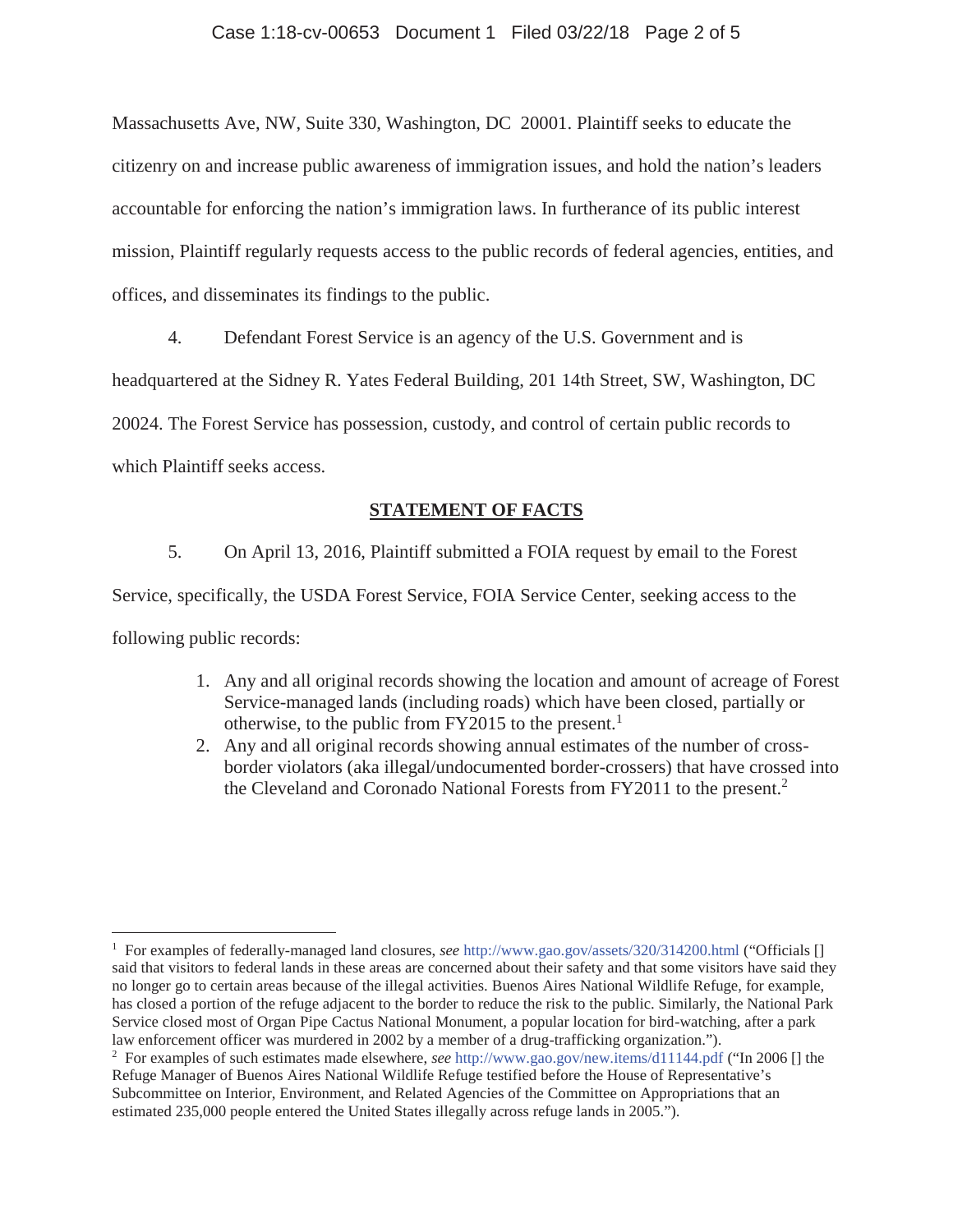- 3. Any and all original records showing estimates of the resource damage and wildlife costs attributed to illegal campfires in each property managed by the Forest Service from FY2013 to the present.<sup>3</sup>
- 4. Any and all original records showing estimates of the amount of trash (including discarded and vacated vehicles, equipment, camp-sites) removed from each property managed by the Forest Service from FY2013 to the present.<sup>4</sup>
- 5. Any and all original records showing the number and annual cost estimates of law enforcement officers currently stationed at each property managed by the Forest Service.<sup>5</sup>
- 6. Plaintiff received an acknowledgement email from the Forest Service dated July

15, 2016, assigning the FOIA request the tracking number 2016-FS-WO-04753-F.

7. Pursuant to 5 U.S.C. § 552(a)(6)(A)(i), the Forest Service was required to

determine whether to comply with Plaintiff's FOIA request within twenty (20) working days after receipt of each request and to notify Plaintiff immediately of its determination, the reasons therefor, and the right to appeal any adverse determination. Accordingly, the Forest Service's determination of Plaintiff's FOIA request was due by August 12, 2016, at the latest.

8. As of the date of this Complaint, the Forest Service has failed to: (i) determine

whether to comply with Plaintiff's FOIA request; (ii) notify Plaintiff of any such determinations or the reasons for such determinations; (iii) advise Plaintiff of the right to appeal any adverse determination; or (iv) produce the requested records or otherwise demonstrate that the requested records are exempt from production.

 $\overline{a}$ 

<sup>3</sup> For examples of estimates of illegal campfire damage, *see* 

http://www.fs.usda.gov/detail/cleveland/landmanagement/resourcemanagement/?cid=stelprdb5281046 ("Since 1997, the Cleveland National Forest has staffed a border fire prevention and resource protection crew to remedy impacts created by cross-border violators. Their primary job is to find and extinguish illegal campfires before they expand and become wildfires. Each year these fire prevention efforts have helped reduce resource damage and wildfire costs. Despite these efforts, in 2005, over 370 acres of the National Forest burned due to illegal campfires and over 4 tons of trash was removed from the National Forest, much of which can be attributed to illegal immigration.")

<sup>&</sup>lt;sup>4</sup> For examples of estimates of trash removal costs, see Id.

<sup>&</sup>lt;sup>5</sup> See, e.g., http://www.gao.gov/new.items/d11144.pdf ("In 2007, the Forest Service added eight law enforcement officers at the Coronado National Forest to deter illegal cross-border activity, according to agency officials.")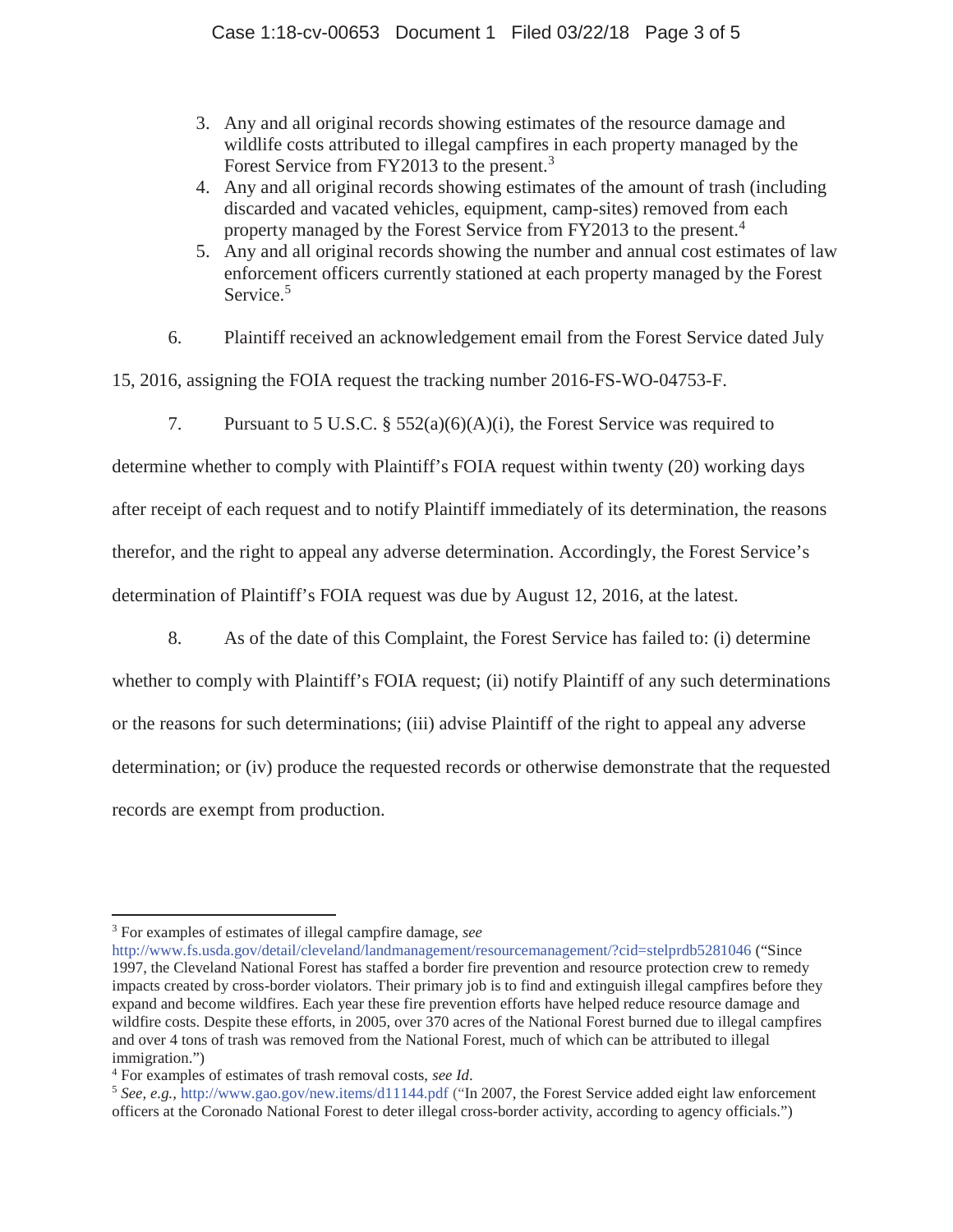9. Because the Forest Service has failed to comply with the time limit set forth in 5 U.S.C. § 552(a)(6)(A) with respect to the FOIA request, Plaintiff is deemed to have exhausted any and all administrative remedies with respect to both requests, pursuant to 5 U.S.C. §  $552(a)(6)(C)$ .

### **COUNT 1**  (Violation of FOIA, 5 U.S.C. § 552)

10. Plaintiff realleges paragraphs 1 through 9 as if fully stated herein.

 11. Defendant is unlawfully withholding public records requested by Plaintiff pursuant to 5 U.S.C. § 552.

 12. Plaintiff is being irreparably harmed by reason of Defendant's unlawful withholding of the requested public records, and Plaintiff will continue to be irreparably harmed unless Defendant is compelled to conform its conduct to the requirements of the law.

 WHEREFORE, Plaintiff respectfully requests that the Court: (1) order Defendant to conduct a search for any and all records responsive to Plaintiff's FOIA request, and demonstrate that it employed search methods reasonably likely to lead to the discovery of records responsive to Plaintiff's FOIA request; (2) order Defendant to produce, by a date certain, any and all nonexempt records responsive to Plaintiff's FOIA request and a Vaughn index of any responsive records withheld under claim of exemption; (3) enjoin Defendant from continuing to withhold any and all non-exempt records responsive to Plaintiff's FOIA request; (4) grant Plaintiff an award of attorneys' fees and other litigation costs reasonably incurred in this action pursuant to 5 U.S.C. § 552(a)(4)(E); and (5) grant Plaintiff such other relief as the Court deems just and proper.